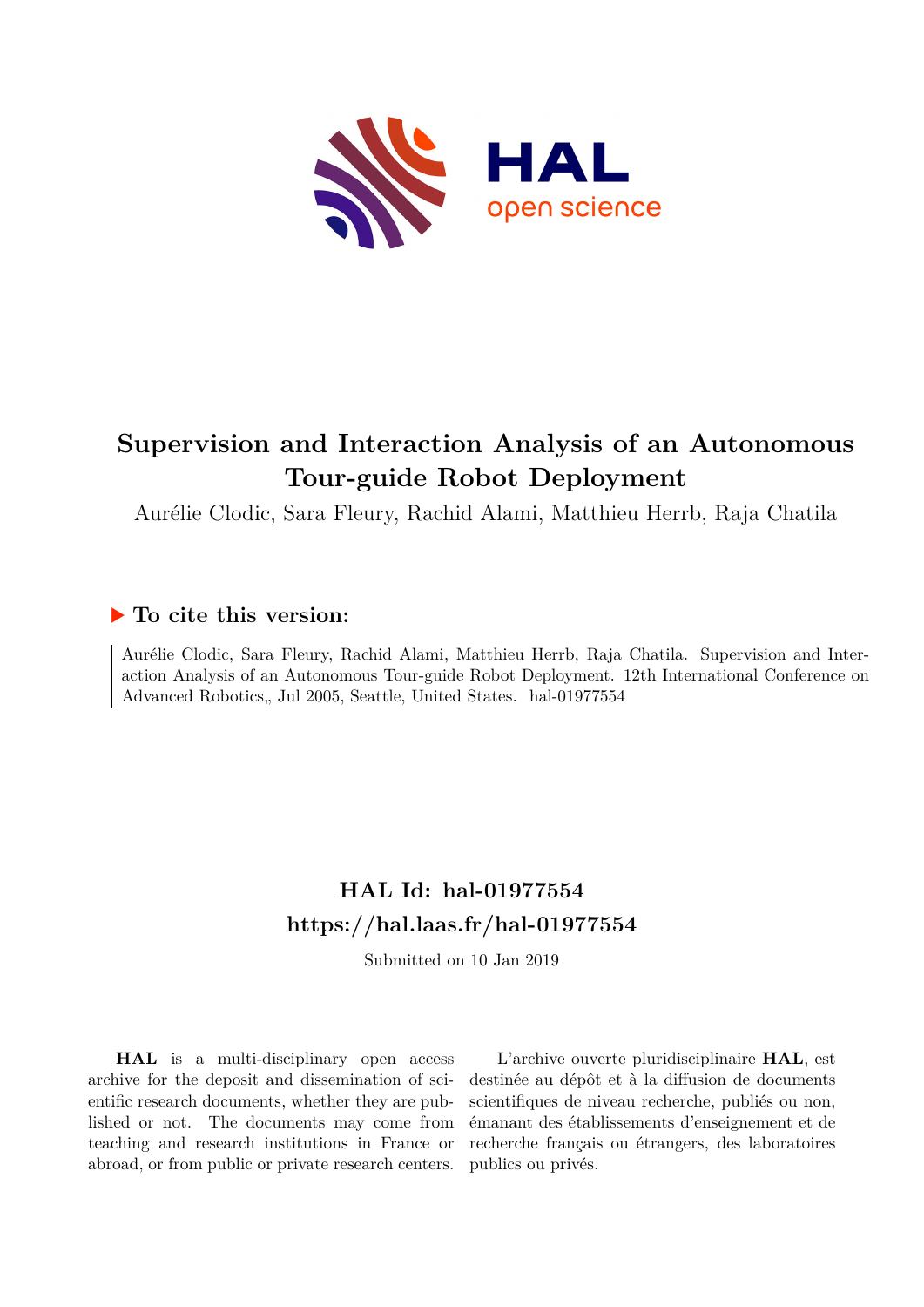# Supervision and Interaction Analysis of an Autonomous Tour-guide Robot Deployment

Aurelie Clodic, Sara Fleury, Rachid Alami, Matthieu Herrb, Raja Chatila ´

LAAS - CNRS

7, Avenue du Colonel Roche, 31077 Toulouse, France Email: firstname.lastname@laas.fr

*Abstract***— This paper presents the design and the implementation of a new tour-guide robot and reports on the first results that have been obtained after its deployment in a permanent exhibition. The project is conducted so as to incrementally enhance the robot functional and decisional capabilities based on the observation of the interaction between the public and the robot.**

**Besides robustness and efficiency in the robot basic navigational abilities in a dynamic environment, our focus was to develop and test a methodology to integrate human-robot interaction abilities in a systematic way.**

**We first present the robot and some of its key design issues. Then, we discuss a number of lessons that we have drawn from its use in interaction with the public and how that will serve to refine our design choices and to enhance the robot efficiency and acceptability.**

## I. INTRODUCTION

Today, one of the challenges of robotics is to have robots that achieve long-term missions and are actually helpful to humans.

Rhino[4] and Minerva[17] have been the precursors of a series of tour-guide robots in various museums and exhibition halls [15], [11]. These robots had various degrees of autonomy and were using more or less sophisticated techniques. However, they have all pointed out that studying humanrobot interaction was necessary, in its definition as well as its implementation.

It appeared that robots must obey to some "social" clues [6] and led to the development of service robots (e.g. Pearl [12], Care-O-bot II [7], CERO [8], Lino [9] and BIRON [19]).

To study human-robot interaction, an experimentation environment must be found, out of a laboratory and its standard rooms and halls. . . and its robotics scientists who know very well how their "creatures" work. We have decided to deploy our robot for periods of 2 weeks every 3 months in an exhibition center in Toulouse.

The robot, named Rackham, has already been used at the exhibition for hundreds of hours (between July 2004 and May 2005), accumulating valuable data and information for future enhancements. The project is conducted so as to incrementally enhance the robot functional and decisional capabilities based on the observation of the interactions between the public and the robot.

Besides robustness and efficiency of the robot basic navigational abilities in a dynamic environment, our focus was to develop and test a methodology to integrate human-robot interaction abilities in a systematic way.

In this paper, we describe this tour-guide robot. We begin with a presentation of the exhibition context. Next, we describe the LAAS software architecture ([1]) and the various tools already developed by our group to implement Rackham functionalities. Then, we show how the system is supervised. We conclude with experimental results, comments and analysis.

## II. THE EXPERIMENTAL CONTEXT AND SCENARII

## *A. Mission Biospace*

Mission BioSpace is an exhibition designed by the "Cité de l'Espace"<sup>1</sup> in Toulouse to illustrate what could be an inhabited spaceship. It presents 14 interactive elements that propose to visitors a vision of the future.



Fig. 1. The Tsiolkovski spaceship: a difficult environment for navigation.

## *B. A difficult context for navigation and interactions*

The exhibition simulates the interiors of an imaginary spaceship (25x10 square meters), including visual and acoustic atmosphere. Hence it represents a difficult context for navigation and interaction (see Figure 1):

- ambient noises make speech synthesis difficult to hear,
- the room is dark with changing background colors,
- supple walls made of tight cloth difficult to model,
- prominent obstacles on the ground and at the head level: not visible by the robot proximity sensors,
- some translucent obstacles: not perceived by the laser range finder,

 $1$ The "Cité de l'Espace" is a space adventure park (http://www.citeespace.com)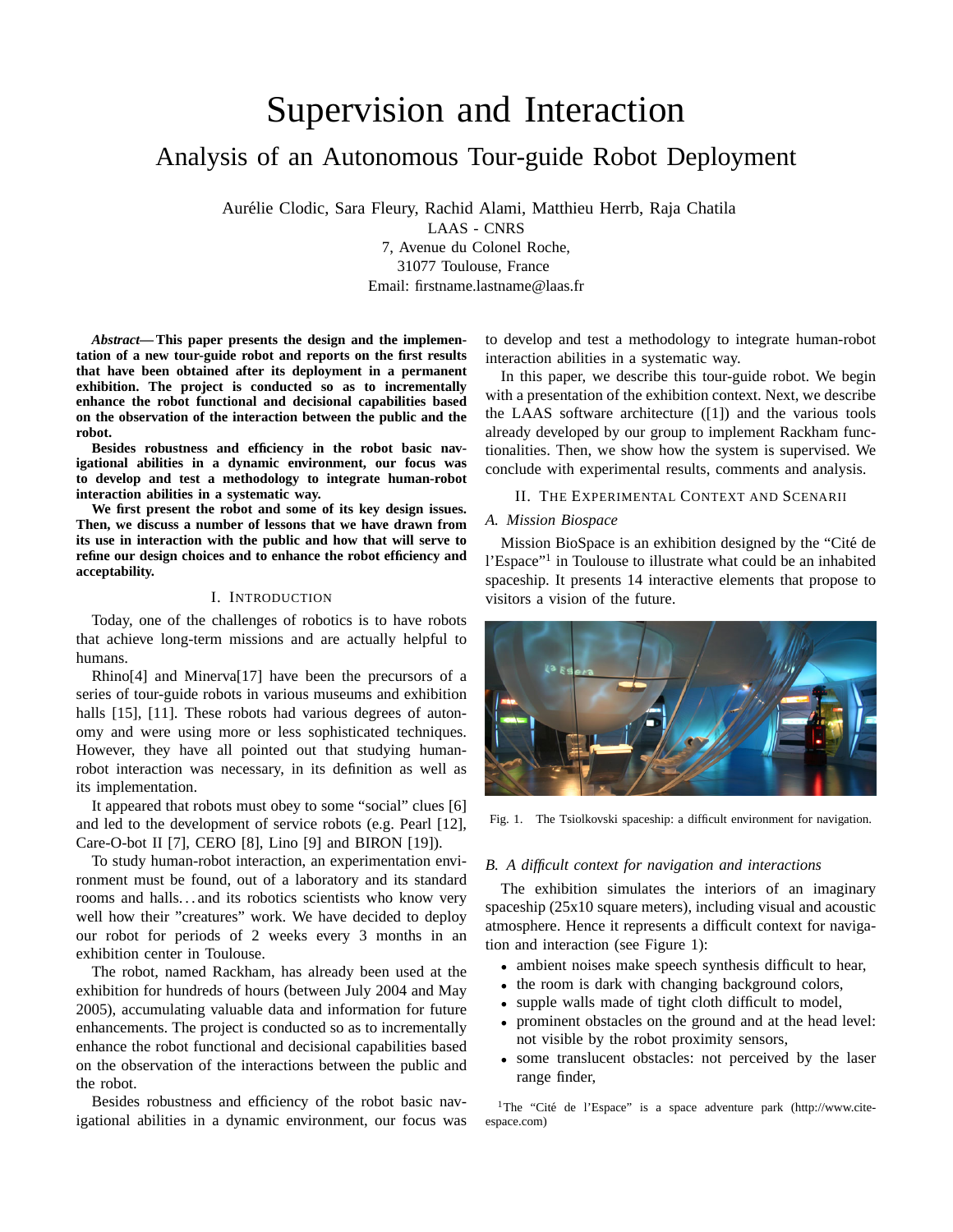- some narrow passages, which require a precise positioning of the robot to navigate through them,
- clouded environment.

## *C. A typical Rackham mission*

When Rackham is left alone with no mission, it tries to find people to interact with. As soon as a person is detected, thanks to visual face detection, it introduces itself through the virtual 3D face "I'm Rackham and I can guide you in the spaceship" or alternatively it explains how to use its services : "Select your destination using the touch screen".

If the visitor finally selects a destination Rackham first confirms its new mission "OK, I will guide you to...", then plans and displays its trajectory and invites the visitor to follow it.

While navigating, the robot keeps on giving information about the progress of the ongoing travel : a congestion will require to temporarily stop or even to compute an alternative trajectory while a too important uncertainty on the position might call for a relocalisation procedure; temporary "disappearances" of the guided visitor are also detected and indicated by sentences such as "Where are you ?", "Here you are again!". Using various buttons displayed on the interface, the visitor may stop and change the ongoing mission.

## III. RACKHAM

#### *A. The robot*

Rackham is a B21r robot (iRobot). It is a 4-feet (52 cm) tall and 20-inches (118 cm) wide cylinder topped with a mast supporting a kind of helmet. It integrates 2 PCs (one mono-CPU and one bi-CPUs running P3 at 850 MHz). We have extended the standard equipment with a pan-tilt Sony camera EVI-D70 attached under the helmet, a digital camera mounted on a Directed Perception pan-tilt unit, a ELO touch screen, a pair of loudspeakers, an optical fiber gyroscope and wireless Ethernet.

In order to integrate all these components in a robust and pleasant way the "Cité de l'Espace" has designed a "head" on a mast, the whole toped by an helmet which represents a kind of one one-eyed modern pirate or an African art statue (see Figure 2). The eye is materialized by the EVI-D70 camera fixed upside-down above the helmet, the second camera is hidden in the helmet and one loudspeaker is integrated in the "mouth". The "nose" is only decorative. The mast has been designed as high as possible to keep the cameras away from children's hands.

## *B. The software architecture*

The software architecture is an instance of the LAAS<sup>2</sup> architecture [1]. It is a hierarchical architecture including a supervisor written with open $PRS<sup>3</sup>$  (a Procedural Reasoning System) that controls a distributed set of functional modules.



Fig. 2. Rackham and its equipment.

A module is an independent software component that can integrate a set of functions with various time constraints or algorithmic complexity: control of sensors and actuators, servocontrols, monitoring, data processing, trajectory computation, etc.

Each module is created using a module generator called GenoM and thus presents standard behavior and interfaces [5]. The functions encapsulated in a module can be dynamically started, interrupted or (re)parameterized upon asynchronous standard requests sent by the supervisor.

Once started, a service runs autonomously. A final reply that qualifies how the service has been executed is returned to the supervisor with the end of the service. During the execution a module can export data in structured public entities called posters and read data from posters produced by other modules (eg, robot positions, trajectories, maps and so on). The set of posters represent a distributed database of the state of the functional level of the architecture.

For Rackham, we have implemented 15 modules. We now present them according to their role in the system (see Figure 3).

*1) Localization:* Several modules are involved in the localization of the robot.

First the rflex module, which interfaces low level software provided by the manufacturer and which exports in a poster the position computed by the odometry and corrected by the gyroscope. This position gives a good estimate of the motions of the robot. It is associated with a covariance matrix deduced from a probabilistic model error.

To localize itself within its environment the robot uses a SICK laser, controlled by the sick module, that exports at the required rate the laser echoes together with segments deduced from aligned echoes. Another module, segloc, matches

<sup>2</sup>LAAS stands for: "LAAS Architecture for Autonomous Systems".

<sup>&</sup>lt;sup>3</sup>The set of tools used to build an instance of this architecture (GenoM, openPRS, pocolibs, etc) are freely distributed at the following url: http://softs.laas.fr/openrobots.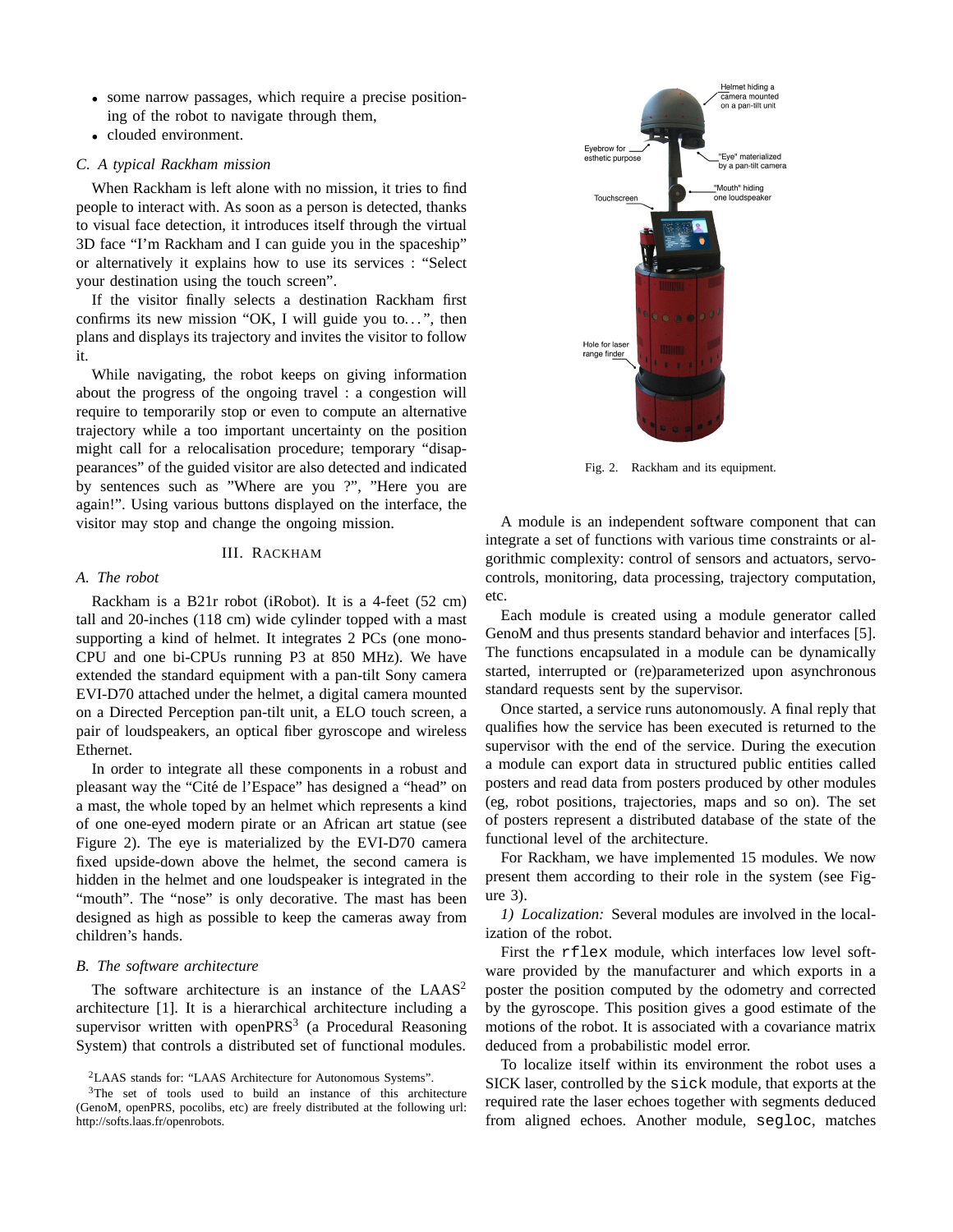

Fig. 3. The functional level of Rackham and its 15 modules.

these segments with segments previously recorded in a map thanks to a classical SLAM procedure. However the map (see Figure 4) is effectively updated only during exhibition closing time (no public).



Fig. 4. The map of the environment built by Rackham contains 232 segments (black). It has been augmented with virtual obstacles (green or dark-grey) and target zones (light-gray).

The localization being a very critical ability, a third localization modality, based on vision, has been designed. The camera is controlled by the module camera that produces images to be processed by another module called luckyloc that extracts, identifies and localizes planar quadrangles that appear on the furniture. However, this function is not yet totally functional.

Finally, the various uncertain positions exported by the modules rflex, segloc and luckyloc are merged by pom, the position manager module. This module is able to integrate positions computed at various frequencies and even to propagate "old" position data. Various fusion strategies can be selected like Kalman fusion or integration of the measured motions relatively to the most reliable positions. The supervisor is informed in case of localization problems

with one of the modules, fusion difficulties or significant uncertainties on the position. Depending on the problem and the context, various strategies are applied.

It is important to note that the pom module allows to centralize the robot positions and to export one and only one reference position. All the other system components do not need to know how this position is obtained. This procedure can change dynamically without disturbing the position consumers. It is a very important mechanism to manage redundancy and an essential feature for this critical function.

On top of this geometric positioning, several topological zones corresponding to places of special interest ("TAR-GETS"), to dangers for the navigation ("OBSTACLES") not always visible by the robot sensors like prominent or transparent furniture), or to other special areas ("SPECIAL") have been defined in the environment. The zone module continuously monitors entrance and exit of the robot from these zones and informs the supervisor.

*2) Obstacles and people detection:* Obstacle detection is a critical function both for security reasons and for interaction purposes. The most efficient sensor is once again the laser. However Rackham's laser can only look forward (over 180 degrees) in an horizontal plan.

To partially overcome these limitations, the laser data are integrated in a local map by the aspect module and filtered using knowledge about the global map (segments and the virtual obstacles<sup>4</sup>).

Thus, aspect exports, every 40 ms, a local map of the surroundings of the robot which represents the free space and which distinguishes static (ie, that belong to the environment or the virtual obstacles) and dynamic obstacles (probably visitors). This local map is permanently displayed on the bottom right of the interface (see Figure 5).

Using this representation, aspect is able to inform the supervisor when the robot is surrounded by unpredicted obstacles. The red leds on the helmet flicker at a frequency proportional to the obstruction density of dynamic obstacles.

To reinforce the assumption of presence near the robot, the supervisor can use the services of the sono module that detects motion all around the robot using the ultrasonic sensors. Unfortunately our ultrasonic sensors produce some audible noise which seem to disturb visitors interacting with the robot.

A much more robust people detector is offered by the module called isy (or, "I See You") which is able to detect faces in real time from a color camera image. The detector uses a cascaded classifier and a head tracker based on a particle filter [3]. Isy controls the camera orientation in order to track the detected face. It informs the supervisor when it detects or looses a face.

From the direction and the size of the face it is able to estimate the 3D position of the detected person with a sufficient precision (about 10 cm for the height and 20 cm for the range).

<sup>4</sup>Let us recall that in the context of Mission BioSpace with prominent and transparent obstacles this notion of virtual obstacles is very important.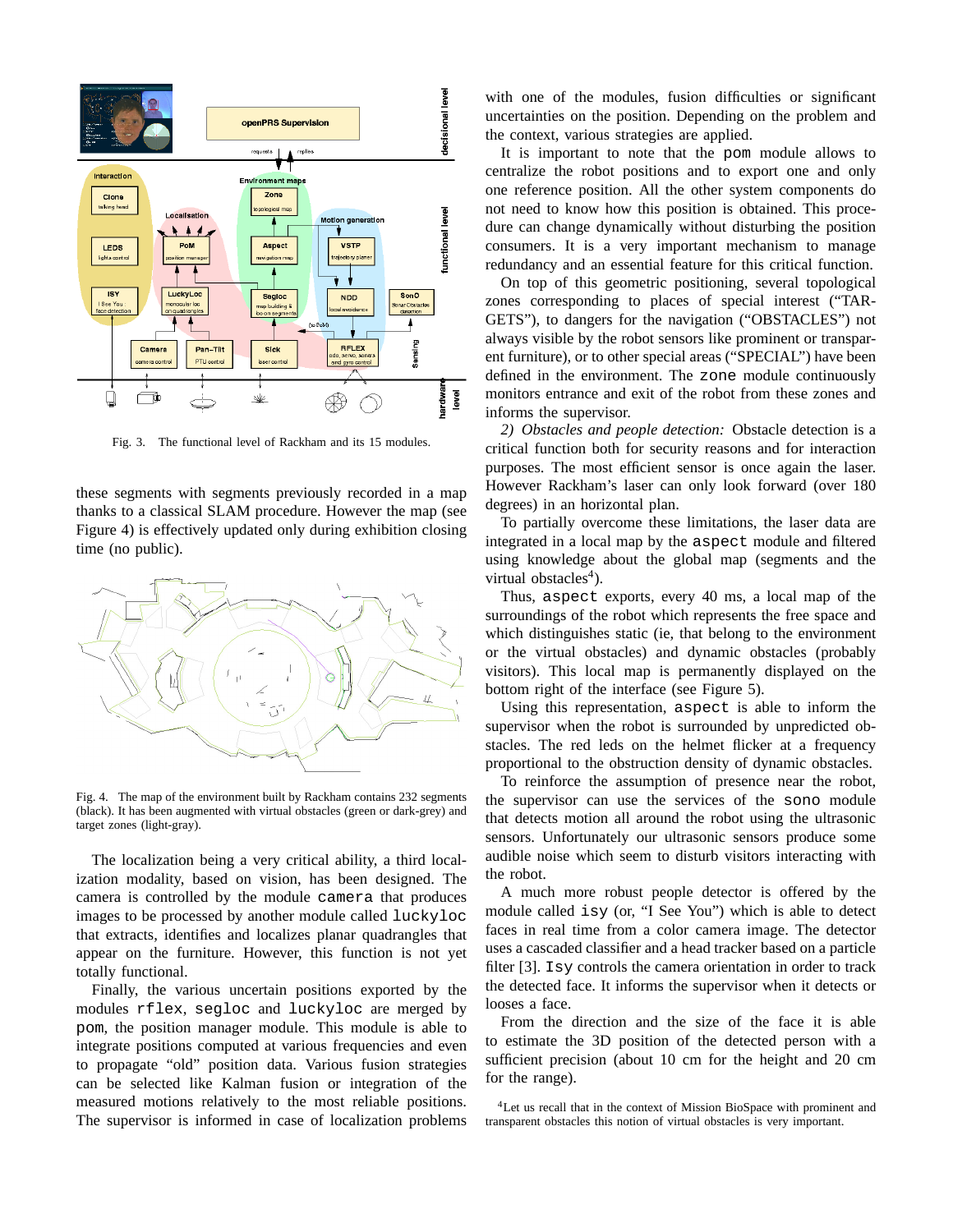The ambient light (weak and changing) of the space ship does not provide enough light; a ring of white leds fixed around the lens provide a range of detection of about three meters.

*3) Trajectory and motion:* Rackham being a guide, it must be able to take visitors to various places in the exhibition and that are displayed on the interactive map. For the robot they correspond to polygonal target zones (see §III-B.1) and to the position of the associated element of interest (which can be itself out of the polygon) that the robot will have to comment.

The robot motion involves mainly three modules:

- rflex that manages the lower servo-control loop, trans-Schematic map of the spaceship. mitting the reference speeds at the micro-controller.
- ndd integrates a local avoidance procedure based on an  $\frac{1}{1}$  visite destinations. algebraic instance of Nearness Diagrams [10]. The input obstacles are provided by the aspect map (see §III-B.2).
- vstp is a Very Simple [but very efficient] Trajectory Planner based on an algebraic visibility graph optimized with hash tables<sup>5</sup>. A main visibility graph is precomputed for the static segments of the map. Dynamic obstacles can be added and removed in real-time upon supervisor requests.

The strategy used to coordinate the implied modules is dynamically established by the supervisor. The objective is of course to reach the target zone while avoiding obstacles. The planned trajectory is an Ariadne's thread for ndd: the vertices of the broken line are sub-goals. Usually the supervisor has to intervene only if ndd does not make progress towards the goal. In such case, various strategies can be applied: computing of a new trajectory taking into account the encountered obstacles, waiting for a while, starting an interaction with people around, etc. The motion is over when the robot is inside the target zone.The maximum speed that the robot can achieve in this mode is about 0.6 meters per second.

*4) Interactions:* For now, the interactions are mainly established through the following components:

- the dynamic "obstacles" detectors (aspect and sono),
- the isy face detector,
- the 3D animated face with speech synthesis,
- displays and inputs from the touch screen,
- control of the robots' lights.

While the first two allow to detect the presence or the departure of people, the last ones permit the robot to "express" itself and thus establish exchanges.

The vocal synthesis is highly enriched by a 3D animated head displayed on the screen. This talking head, or clone, is developed by the Institut de la Communication Parlée (http://www.icp.inpg.fr). The clone is based on a very accurate articulatory 3D model of the postures of a speaking locutor with realistic synthetic rendering thanks to 3D texture projection. From a given text, the speech synthesizer produces coordinated voice and facial movements (jaw, teeth, lips, etc.).

<sup>5</sup>VSTP is freely distributed: http://softs.laas.fr/openrobots/.

The directions of the head and of the eyes can be dynamically controlled. This capability is important as it allows to reinforce an interaction, looking towards the interlocutor face detected by isy, or to point out an object or a part of the exhibition currently mentioned by the robot.

The clone appears in front of the touch-screen each time the robot has to speak (see Figure 5). Meaningful messages have been prepared, corresponding to the various situations encountered by the robot or to the places that need to be described during the visit.



Fig. 5. A view of the interface of the touch-screen.

The robot interface, written in Java, is made of independent components or microGUIs directly controlled by the supervisor through a dedicated communication channel.

The available microguis are (Figure 5):

- a map of the environment including the current robot position and trajectory,
- the local "aspect" map displayed as a radar,
- the image of the "eye" camera with the faces currently detected by isy,
- the clone or talking head,
- pop-up warning messages,
- top messages,
- localization window (init).

*5) Controls of the functional level:* All the presented modules are controlled by the supervisor according to the ongoing mission, the context and the robot state.

This set of modules offers a good degree of redundancy for several functions as shown on Figure 3. It greatly helps in making the robot's behavior robust, and provide tools for the supervisor to adapt itself to a large set of varying situations. This supervisor is briefly described in the next section.

## IV. SUPERVISION

## *A. General description*

Rackham is used in a context where there is no need for a high level planner i.e. a system that synthesizes a partially ordered set of tasks to be performed to reach a given goal. Consequently, the highest level of decision consists in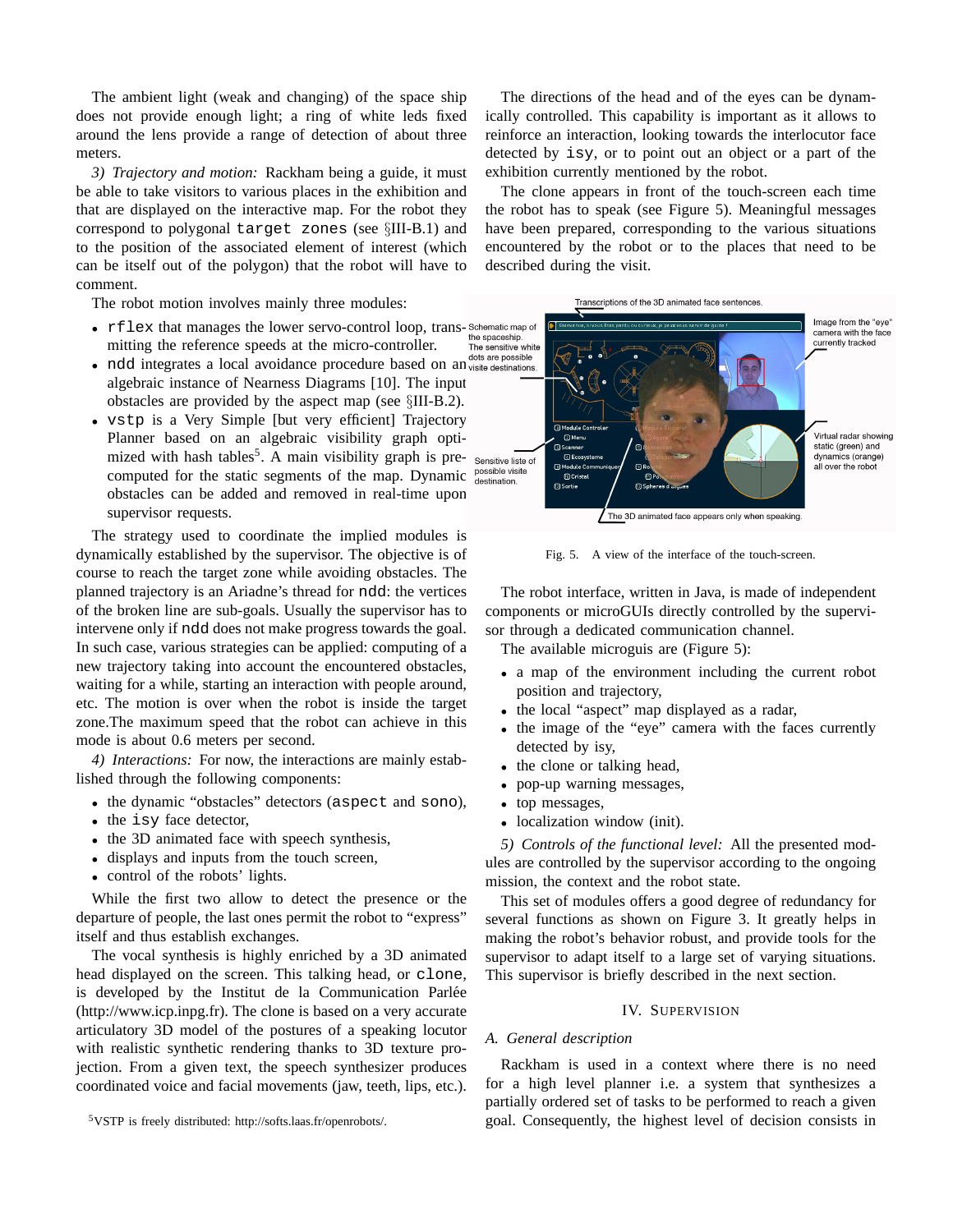selecting and refining the most adequate tasks according to the current situation (availability of visitors, energy level. . . ).

Hence, the supervisor must be endowed with the following capabilities:

- task selection,
- context-based task refinement,
- adaptive task execution control.

In its current configuration, Rackham, as a tour-guide in the exhibition, has basically to deal with two main tasks: *the search for interaction* (the robot, left alone in the exhibition, tries to attract a visitor in order to interact with him), *the mission* (the robot, according to the visitor's choice, brings him to a selected place).

Depending on the context and the level of abstraction, task execution is based on three aspects:

- 1) the definition of a state space, an action space and the construction of a policy<sup>6</sup>,
- 2) the construction of robot primitives (based on the action space definition),
- 3) the execution of the policy and the control of this execution.

Various schemes are proposed in the literature in order to refine and execute robot tasks in the presence of uncertainty. Mainly they partition the state space [16] , or the action space [13], or both [18].

We do not intend to discuss here the various means that may be used to build policies. What we want to stress is the importance of the models (variables, primitive actions and their parameters, primitive observations) and the ability to decompose them. One key aspect is to construct efficient and robust motion execution primitives that are able by themselves to deal with local contingencies. This allows to reduce the burden of the higher levels and limits the complexity of the associated policy.

Our choice was to use relatively low level observation and action primitives in order to leave as much flexibility as possible at the supervision level. Indeed, as we will see in the sequel, the performance of tasks in the vicinity and/or in interaction with humans is not compatible with a "black-box" strategy.

Another interesting aspect on which we focus is how the task execution process is influenced by the need for humanrobot interaction.

## *B. Executing tasks in presence of humans*

When a task is given, our robot not only needs to execute it, but it also needs to be able to explain it (by exhibiting a legible behavior or by displaying relevant information) and it should allow humans to act on the course of its actions during their execution.

For instance, during the *mission* task, Rackham should not only be moving toward its goal and avoiding obstacles, it also

## TABLE I

EXAMPLE OF POLICIES FOR THE *mission* TASK

| move     |                     | trajectory localization | navigation action                            | interaction action |
|----------|---------------------|-------------------------|----------------------------------------------|--------------------|
|          | nothing unavailable | good                    | trajectory planning                          | explain action     |
| nothing  | available           | good                    | trajectory following                         | wait               |
| begin    | available           | good                    | wait                                         | follow me!         |
| moving   | available           | good                    | wait                                         | wait               |
|          |                     |                         |                                              | ()                 |
| moving   | available           | bad                     | motion trajectory stop                       | explain state      |
| stopping | available           | bad                     | wait                                         | explain state      |
| stop     | unavailable         | bad                     | re-init position manager ask freeing the way |                    |
|          |                     |                         |                                              |                    |
| moving   | available           | good                    | wait                                         | wait               |
| blocked  | available           | good                    | motion trajectory stop                       | explain state      |
| stopping | available           | good                    | wait                                         | explain state      |
| stop     | unavailable         | good                    | wait                                         | explain state      |
|          | nothing unavailable | good                    | trajectory planning                          | explain action     |

has to maintain the interaction with the humans: waiting for possible inputs like abort or change the mission and displaying any relevant information that may be needed.

There are various speech-based or visualization-based functions that allow to provide feedback to the user mainly in terms of messages. Other information such as trajectory, robot position, etc, are displayed directly by the interface as soon as there are elaborated by the modules (without direct intervention of the supervisor, we will come back to this point in section V-C.2).

Possible robot actions can be partitioned in two sets:

- navigation related actions: trajectory planning, trajectory following, motion trajectory suspend, motion trajectory resume, motion trajectory stop, change speed, re-initiliaze position manager, re-initiliaze position estimator, end, wait, error.
- interaction related actions: we do not list here all the actions because there are many of them, but fundamentally they are of three kinds: actions explaining the current navigation action (one for each navigation action), actions explaining the state of the robot ("I'm lost.", "We are blocked", $\dots$ ) and actions trying to engage people with the robot ("follow me !", "Please free the way before me to help me re-localize").

The action selection is essentially performed on the basis of a common state space. Three state variables are needed:

- localization quality: *good, average, bad*
- trajectory: *unavailable, available, error*
- move: *nothing, begin, moving, blocked, error, stopping, stop, ended*

This state space is an abstraction, for the supervision, of the modules feedback. For instance, if the zone module has already notified an entrance in the target zone, then the notification of the end the motion by ndd module will switch the value of move to *ended*.

Considering that the two activities, navigation and interaction, are of different nature and that one can speak and move at the same time, we decided to separate navigation and interaction policy treatment. This seems also convenient in order to provide a "legible" robot behavior (not all robot actions need to be displayed). Table I, shows an example of the policies.

 ${}^{6}$ By policy we mean : "a solution that specifies what the agent should do for *any* state that the agent might reach" [14], no matter the way it has been computed or deduced.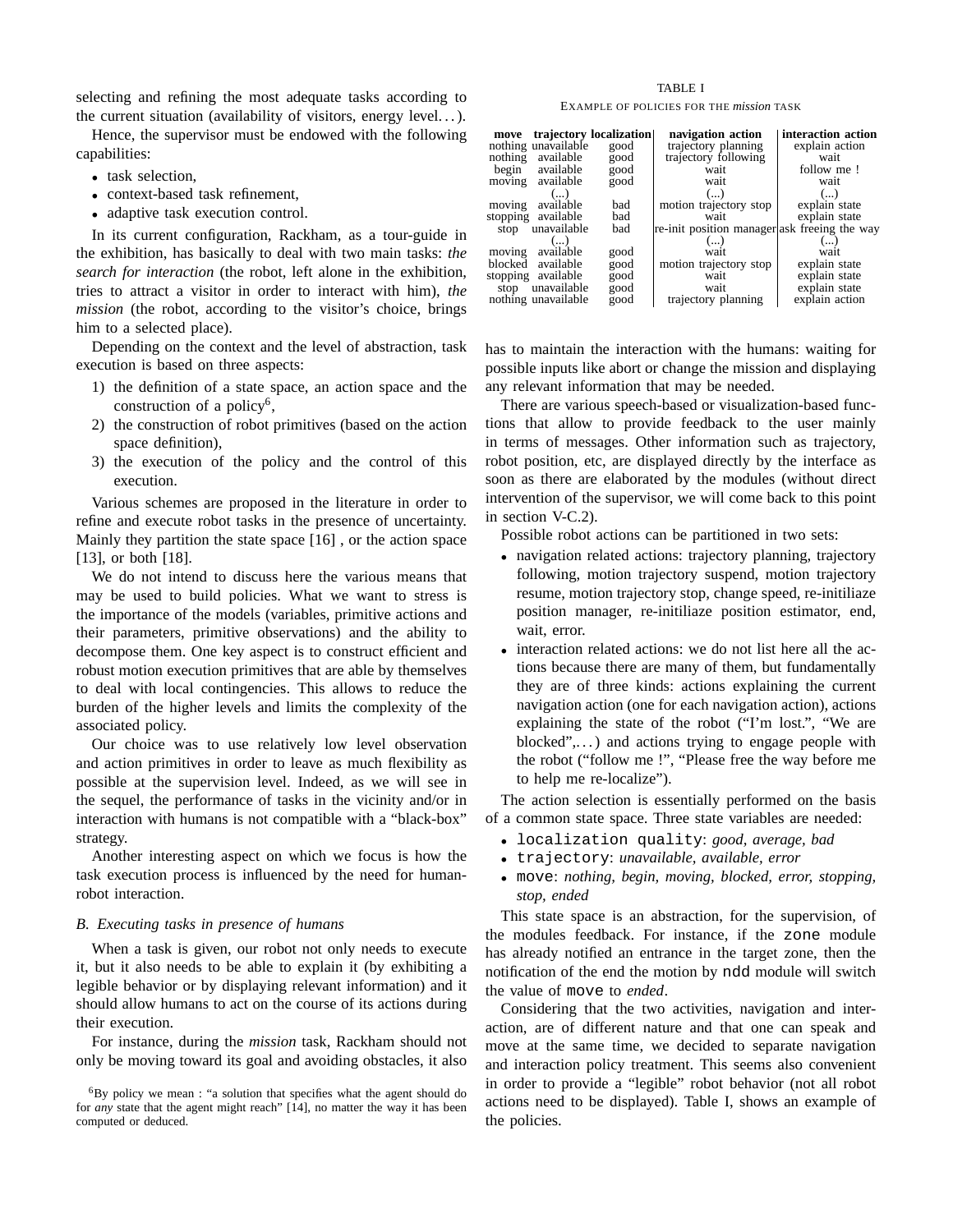Another key advantage of this separation is to build reusable policies. For instance, in the current system, the navigation policy can be used alone, when the robot has to perform a navigation task without interaction (e.g. when it is heading to its re-charging station) or in conjunction with a different human interaction policy.

## *C. Executing tasks taking humans into account*

In a second step, we have extended the state space of the interaction policy.

In order to take into account the observation functions dedicated to the human-robot interaction (detection, tracking of human faces, detection of humans blocking the path. . . ), two state variables have been added to the interaction state space:

- path state in front of the robot: *free, blocking, blocked, freeing,*
- face detection state: *I see you, I don't see you, I see you again*.

Notice that it expresses in fact in which direction the things go: better or worse because it is the interesting information for the robot (and for the visitor to whom this will be shown).

Currently, we just use this information to give feedback to people with messages: are you there ?, here you are !, we are blocked, we can pass again. . .

In the future, they will be used to select actions that will influence the task execution itself (slowing down, suspending or even aborting execution, etc). This imposes to build task execution policies that are able to react to such inputs.

This kind of information will also be useful to choose the best media or the best combination of them to be used to transmit messages to the humans.

#### V. RESULTS AND ANALYSIS

#### *A. Quantitative results*

Between March 2004 and February 2005, Rackham has spent ten weeks at the "Cité de l'Espace" in five venues<sup>7</sup>.

During the last two stays, the robot was sufficiently robust to be operated by the personnel of the Cité de l'Espace without our intervention.

We collected various data for analysis purposes: all the requests to the modules and their reply, the covered distance, the visitors interactions, etc.

The results presented below are a synthesis of the data collected during the periods from October 5th to October 15th and from February 7th to February 20th. During these stays Rackham was put on mission by the organizers for a total of 58 hours. The robot is then permanently in interaction and was requested for 1565 visits to a place of interest. About 20% of these missions were voluntarily interrupted by the visitors before the end. For about 2% of the missions the supervisor has detected a problem (mainly an abnormal delay to refresh a low level data and few logical inconsistencies) and called for the operator for security reasons.

<sup>7</sup>See http://www.laas.fr/ sara/laasko.

The total covered distance is about 16 km (for an environment of 25x10 square meters). The average speed of about 0.55 km/h integrates all the disturbances (crowds, immobile and dense group of visitors) during the motion.

| From October 5, 2004 to October 15, 2004 |          |          |          |          |         |  |  |
|------------------------------------------|----------|----------|----------|----------|---------|--|--|
|                                          | number   | distance | duration | number   | average |  |  |
| day                                      | of       | in       | hh:mn    | of       | speed   |  |  |
|                                          | missions | meters   | (motion) | requests | (km/h)  |  |  |
| 1                                        | 17       | 71       | 0:34     | 379      | 0.44    |  |  |
| 2                                        | 63       | 543      | 2:39     | 2100     | 0.57    |  |  |
| 3                                        | 46       | 495      | 1:27     | 2210     | 0.61    |  |  |
| $\overline{4}$                           | 9        | 100      | 0:11     | 318      | 0.63    |  |  |
| 5                                        | 76       | 815      | 2:15     | 2377     | 0.63    |  |  |
| 6                                        | 97       | 802      | 2:20     | 2967     | 0.54    |  |  |
| 7                                        | 54       | 542      | 2:12     | 2081     | 0.52    |  |  |
| 8                                        | 89       | 904      | 3:41     | 2810     | 0.59    |  |  |
| 9                                        | 54       | 607      | 2:19     | 1751     | 0.60    |  |  |
| 10                                       | 58       | 681      | 1:57     | 2019     | 0.58    |  |  |
| 11                                       | 170      | 1611     | 5:37     | 5084     | 0.57    |  |  |
|                                          | 733      | 7171 m   | 32:12    | 24096    | 0.57    |  |  |

| From February 7, 2005 to February 20, 2005 |          |          |          |          |       |  |  |
|--------------------------------------------|----------|----------|----------|----------|-------|--|--|
| day                                        | missions | distance | duration | requests | speed |  |  |
| 1                                          | 40       | 395      | 1:25     | 2801     | 0.51  |  |  |
| $\overline{2}$                             | 49       | 555      | 1:32     | 2719     | 0.56  |  |  |
| 3                                          | 44       | 487      | 1:18     | 2557     | 0.62  |  |  |
| $\overline{4}$                             | 82       | 851      | 3:32     | 4338     | 0.44  |  |  |
| 5                                          | 82       | 881      | 2:28     | 4209     | 0.58  |  |  |
| 6                                          | 70       | 739      | 1:49     | 3609     | 0.56  |  |  |
| 7                                          | 85       | 884      | 2:14     | 4338     | 0.50  |  |  |
| 8                                          | 71       | 815      | 2:24     | 3984     | 0.53  |  |  |
| 9                                          | 55       | 663      | 1:31     | 3154     | 0.60  |  |  |
| 10                                         | 78       | 912      | 2:29     | 4742     | 0.49  |  |  |
| 11                                         | 71       | 872      | 2:08     | 4214     | 0.54  |  |  |
| 12                                         | 91       | 994      | 2:49     | 4632     | 0.53  |  |  |
| 13                                         | 14       | 161      | 0:27     | 733      |       |  |  |
|                                            | 832      | 9209 m   | 26:06    | 46030    | 0.54  |  |  |

The results presented above are a synthesis of the data collected during the last two stays. Rackham has executed 1575 missions requested by the visitors of the exhibition and traversed nearly 16.5 km.

#### *B. Visitor behaviors*

*1) Human robot interaction:* It is striking to notice how the behavior of the visitors highly depends on their age.

Kids immediately identified Rackham as a robot (although it is very different from cartoons robots). They are not afraid at all and even often too effusive, catching the camera when it does not look at them or pushing the robot when it does not move fast enough.

Teenagers and young adults try to find out how it works or how to make the system fail, blocking its path or clicking on all the buttons. They are also very attracted by their own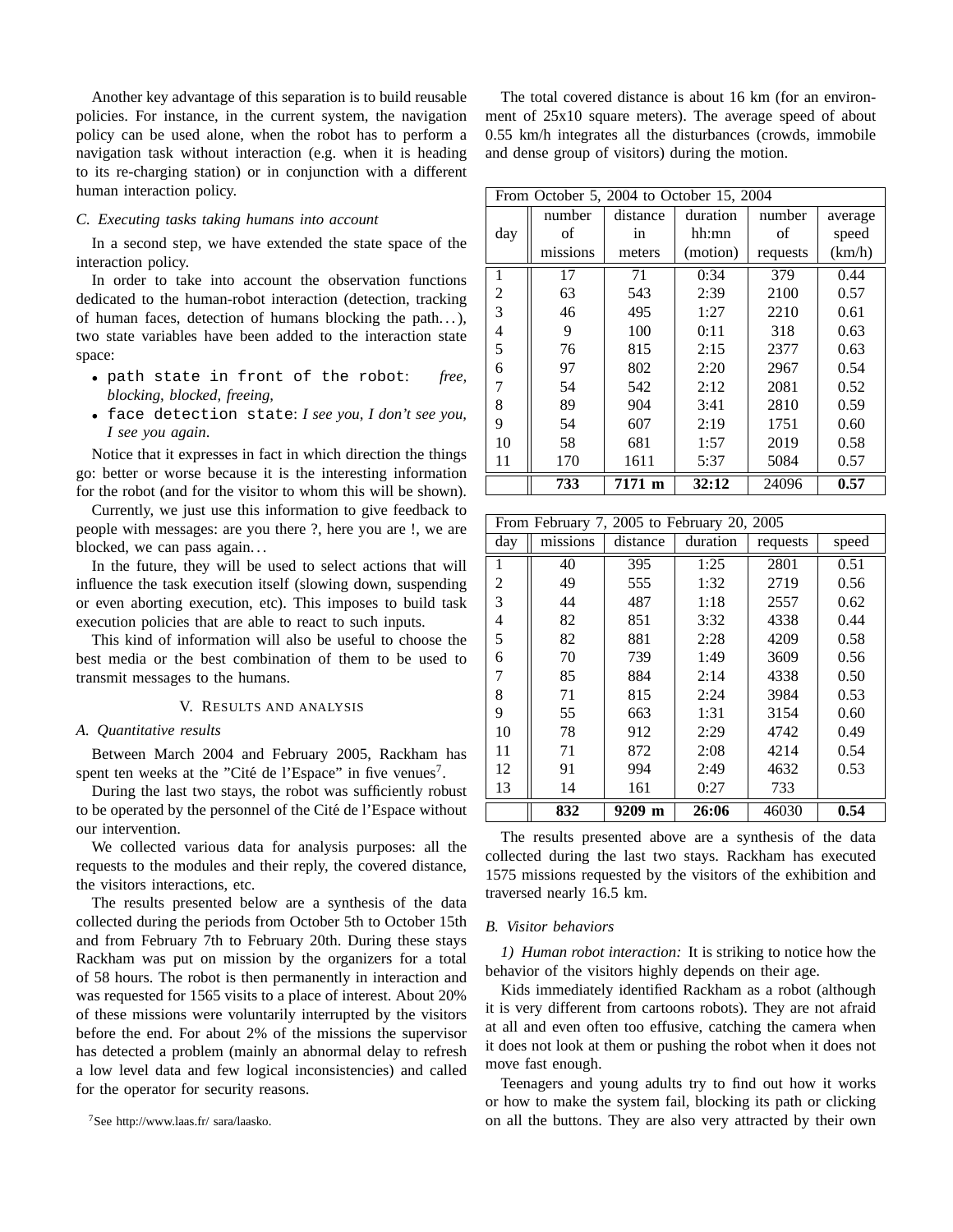

Fig. 6. Head of Rackham emerging from a crowd of kids.

image displayed by the face tracker.

While adults are anxious to understand every thing (technological exhibitions serve to transmit knowledge), the elderly sometimes do not even imagine that this thing can move or that they can communicate through the (tactile) screen.

*2) Interface misunderstanding:* Among the various data displayed on the interface, we have implemented a "radar-like" representation of the local map and of the proximity data, in order to show how the robot models the dynamic obstacles (visitors), and static ones (from the map). Many visitors, looking at the robot, interpret that element as a "virtual" joystick to make the robot move and are disappointed on the robot inactivity.

*3) How does it work ?:* There is a difference between what people think the robot can do and what it really does. Generally, people do not understand that the robot is deaf, especially because it has an animated face that can speak.

Besides, they do not comprehend how the robot localizes itself or detects obstacles. They generally think that the robot uses the ultra-sonic sensors that they see (but that we do not use) or its cameras. They do not understand why the robot does not stop when they put their hands on them.

That brings out the difficulty for a robot to be understood. People will gradually understand better how a robot works, but we have to dedicate special efforts to make the robot abilities and behaviors more "readable".

## *C. Towards control and data-flow for interactivity*

Rackham, with its current functionalities and limitations has been an attractive tour guide for many visitors. However, by observing how people interact with it and analyzing the cases where it failed to accomplish its mission (either because of a software failure, or because the humans did not understand or follow what the robot was expecting from them – following it, or freeing the way when necessary), we are able to draw some lessons and define future work.

*1) Functional data relevance:* A module often carries out complex computations and manipulates a large amount of data

to accomplish the required functionalities. However the output result is generally simplified to be easily used and interpreted. For example we would naturally expect a face detection module to return a flag indicating if there is somebody or not. . . and that's what it does. But this binary information is a strong impoverishment of the result. Indeed in real systems results are rarely certain and most probably the algorithm has an idea of the confidence on its result. This level of confidence is a a key issue for a correct control. The problem is: can we measure and express such an uncertainty in a coherent, standardized and comprehensible manner for all the data produced by the modules ?

Other data, hidden within the modules, can be relevant for the system control. For instance a module that localizes the robot using proximity data has an idea of the kind of environment encountered (eg. corridor, cluttered, etc.)

*2) Interface limitations:* Nor the supervisor nor the interface have access precisely to the other's state. This brings limitations and complications.

First of all, it is difficult for the supervisor to treat messages given back by the interface.

More annoying for the interaction abilities, the interface is loaded at the beginning and although the information displayed on it is regularly updated, it is not possible to put forward particular information when it is necessary (or hide it when it is not), to display elements bigger or not according to their current importance. For example, when the visitor has to choose his destination, the important things is the map and the possible destinations, not the face detection that distracts him.

In fact, we missed the possibility to control directly what is displayed on the interface at a supervisor level.

We have now enhanced and redesigned this part of the system to allow better communication between the supervisor and the interface and better control from the supervisor on the interface.

#### VI. CONCLUSION AND FUTURE WORK

In this paper we have proposed an instance of the LAAS architecture that is adapted to human-robot interaction. We have built a supervisor which represents the interaction tasks in addition to traditional navigation tasks and is able to explain its behavior and to interact with the people in the vicinity of the robot during its mission. We have combined this supervisor with a functional level (implementing localization, motion control with collision avoidance and interaction with users) that provide enough flexibility and redundancy to achieve a certain level of robustness in an relatively "hostile" environment.

Rackham now has solid foundations which allows it to navigate in a robust manner and to establish a simple interaction with people in a real world environment. It has been effectively used quite intensively and is considered as an attractive and successful component of the overall exhibition.

But this is only the first page of the story. We now work to enhance Rackham's interaction and perception capabilities.